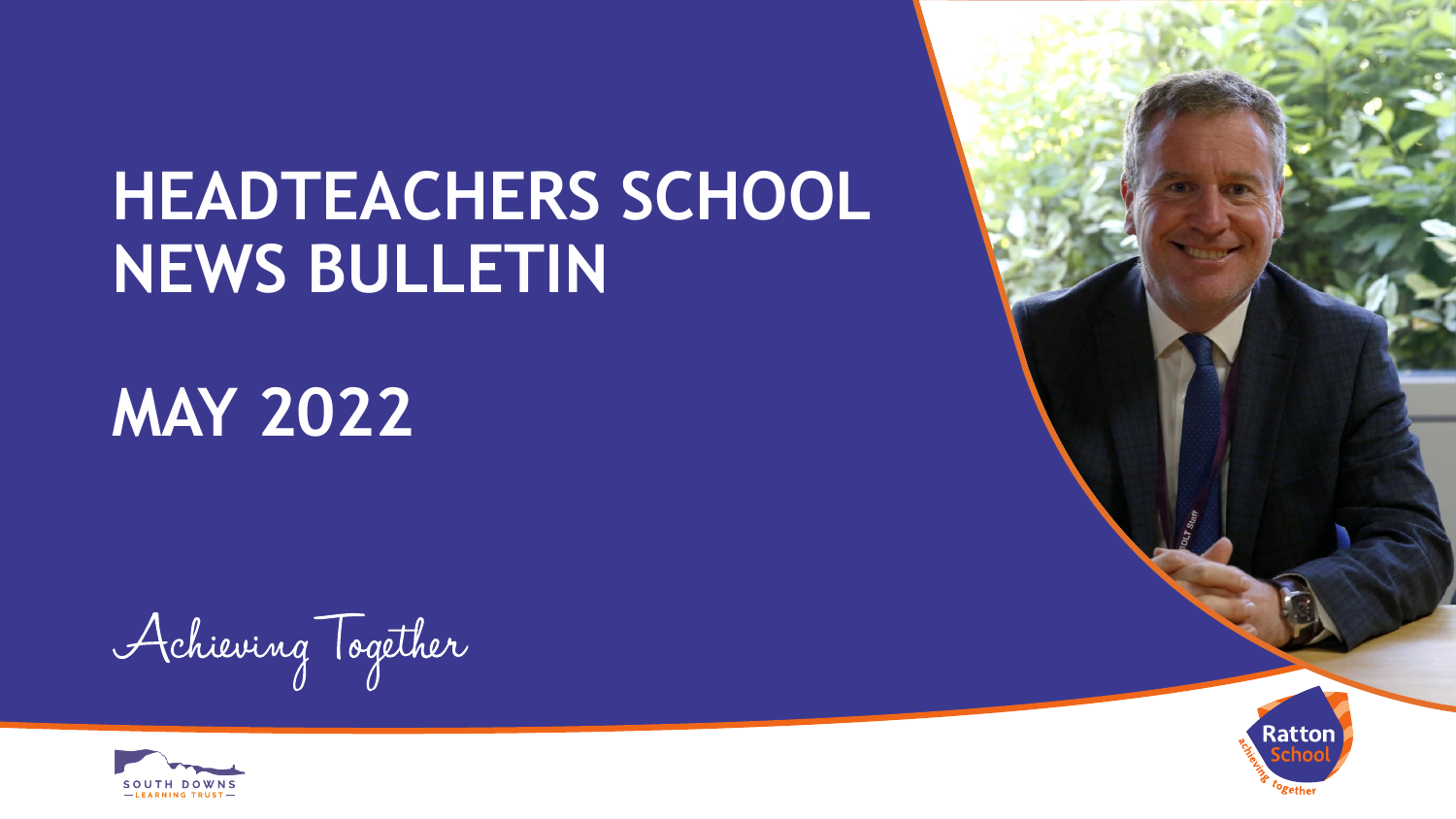# **HEADTEACHERS SCHOOL NEWS BULLETIN**



#### **MAY 2022**

I hope this end-of-month bulletin finds you and your families well. To complement our increasing social media presence, I will be writing at the end of each month to update you on what we have been doing at Ratton School recently, and to signpost you to some important dates coming up on the calendar. Hopefully, you have taken the opportunity to engage with our social card and have seen how busy life at school has been over the last term. It was a short and intense term for us all with lots of activity.



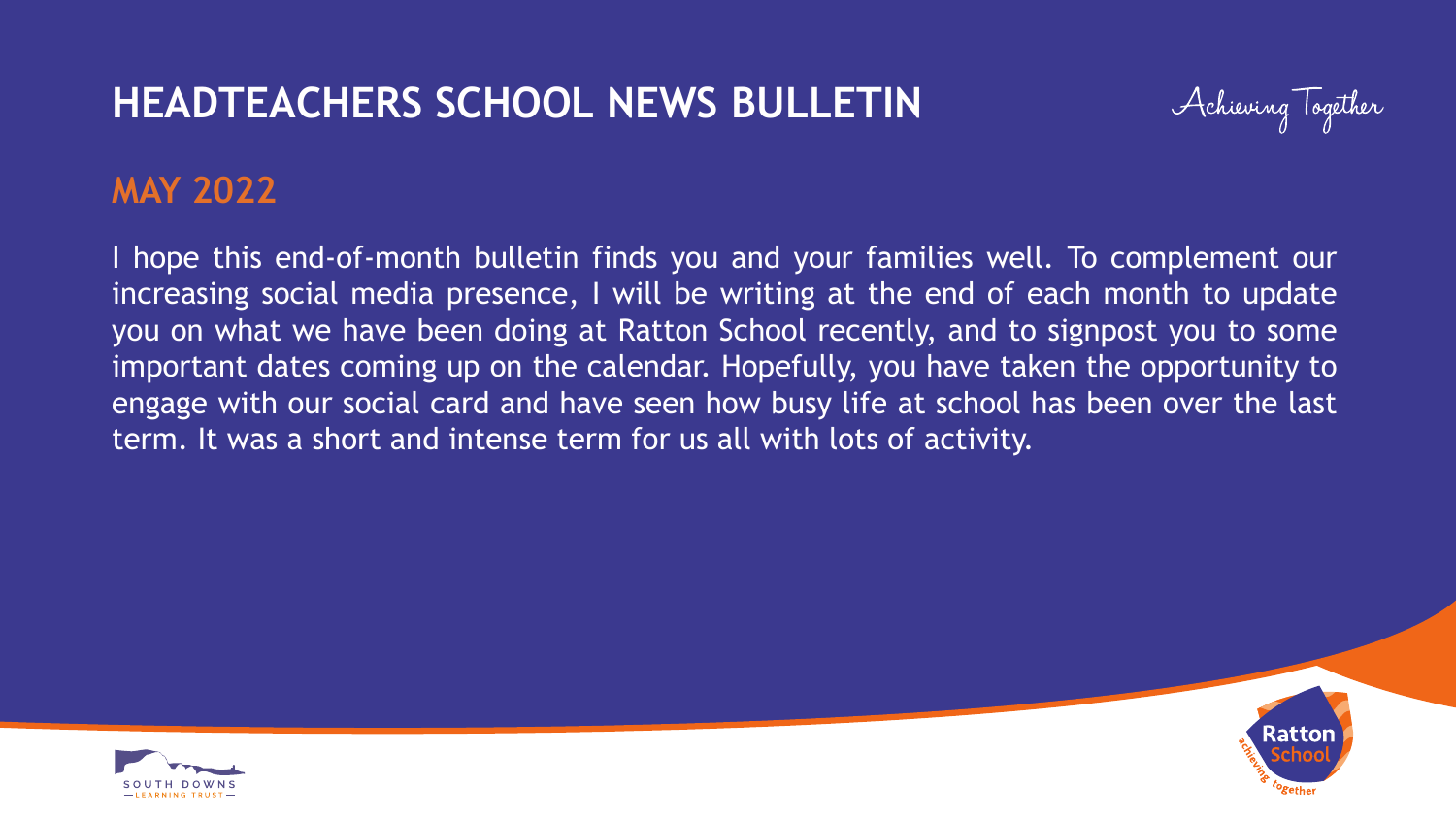### **A Return to GCSE Examinations**



Firstly, I would like to commend our Year 11 students for the mature and sensible manner they have gone about tackling their GCSE exams. As you will know, after two years of disruption we have returned to GCSE exams this year as a national method of measuring attainment. Ms Hankin, our exams officer, and Mr Welsh our senior leader who oversees external exams, have been full of praise for the calm approach our Year 11 students have taken. I think the earlier mock exams in Year 11 have gone a long way to introducing students to the demands of an exam period and given them confidence for these challenging few weeks. We are looking forward to celebrating a positive set of GCSE results this summer with our students. Year 10 also sat a set of mocks prior to the GCSEs commencing and have also impressed us with their effort and willingness to apply their learning.



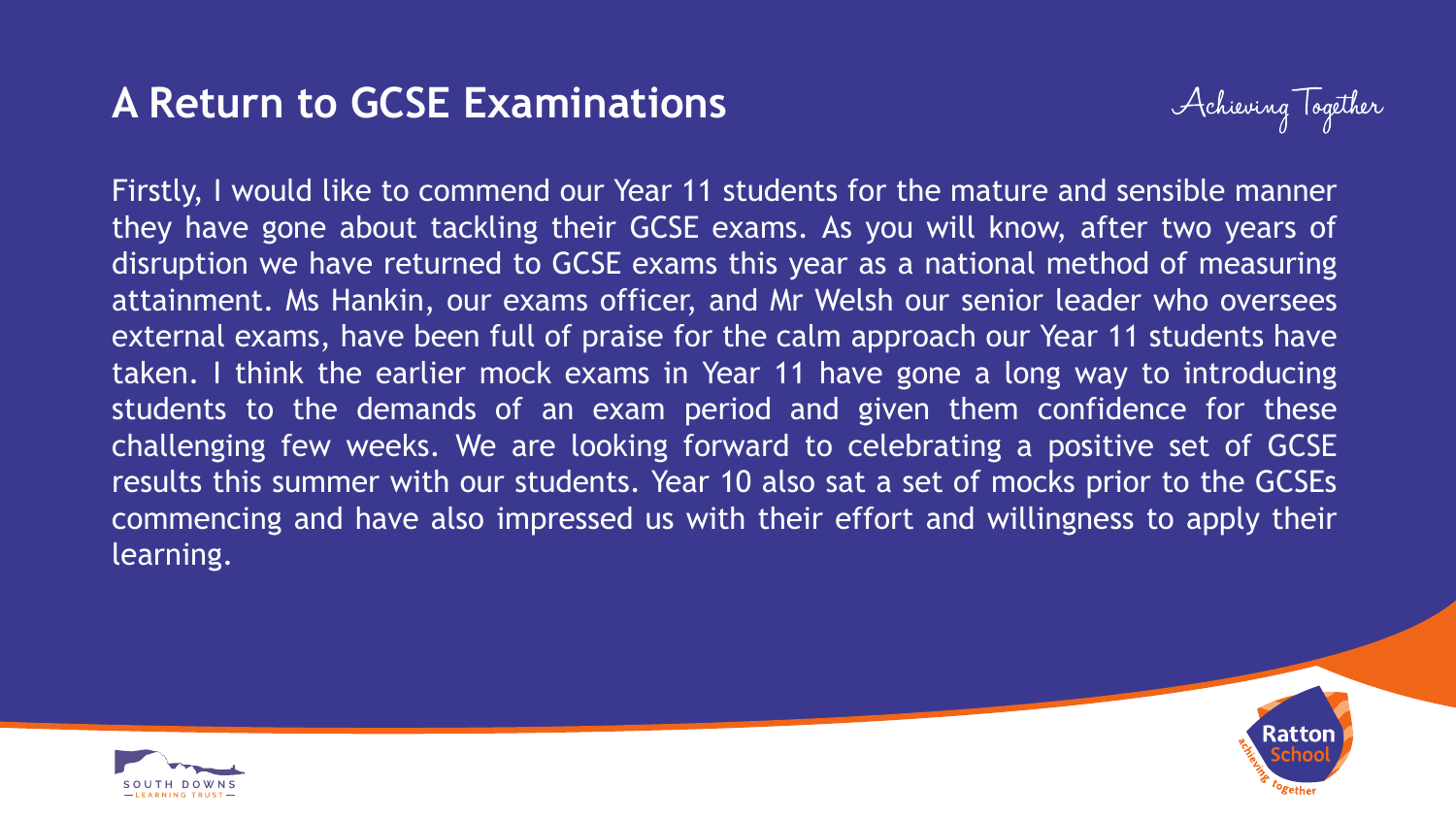### **Sporting Success**



The last week of term was a busy one for the year 7 athletes. A squad went to Lewes for an Eastbourne and District event. Seven schools were represented, and we held our heads high, securing a 3rd place finish. Very respectable result in their first secondary school event, and well placed for further success and development in future years. We have had enormous success this year and another squad had already won through to the Sussex Schools Indoor Athletics finals. Ratton's team had won a regional tournament before Christmas to gain entry to this prestigious event. This year it was held in Bognor Regis. Eight regions across the county, from Hastings, to Crawley, Chichester to Crowborough sent over teams. Ratton was representing the Eastbourne and Hailsham area. We came fourth overall, effectively fourth across all the secondary schools in East and West Sussex. A marvellous effort all round.



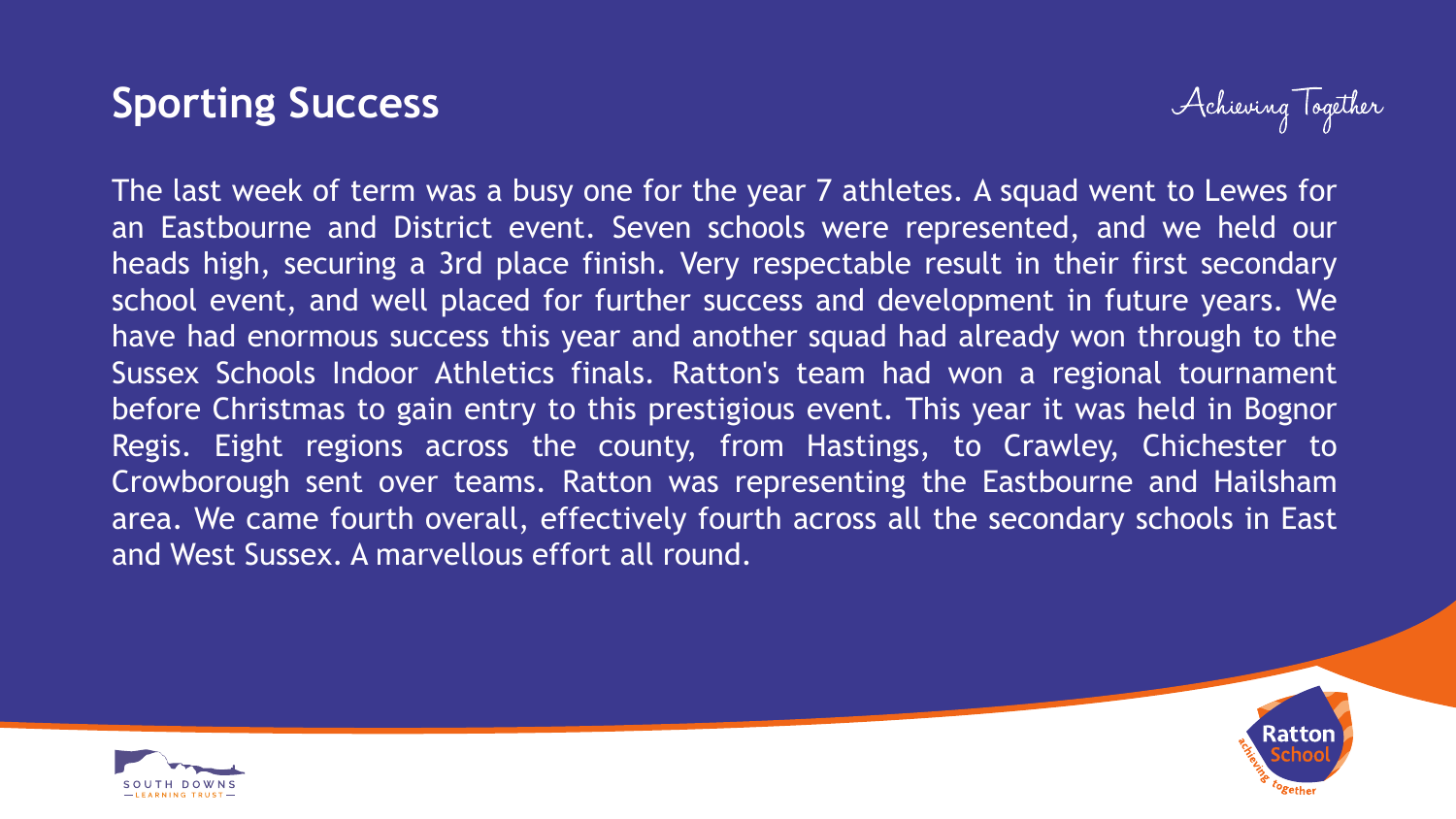## **Sporting Success**



Our Year 9 and Year 10 boys' football teams both won their respective cup competitions demonstrating the footballing strength in depth we have here at Ratton – well done to both teams. Finally, our students are having a massive community impact as Sports Leaders, particularly in Years 8 and 9. Over the last few months both the year 8 &9 sports leaders have delivered events to over 600 Primary school children enabling the local Primary schools to get back into competitive and enrichment sporting events for their children.

You can follow these events on our social media page (links available through our website or, via our 'Social Card' released by Lucie Hamblin, PR/Comms Lead, each month).



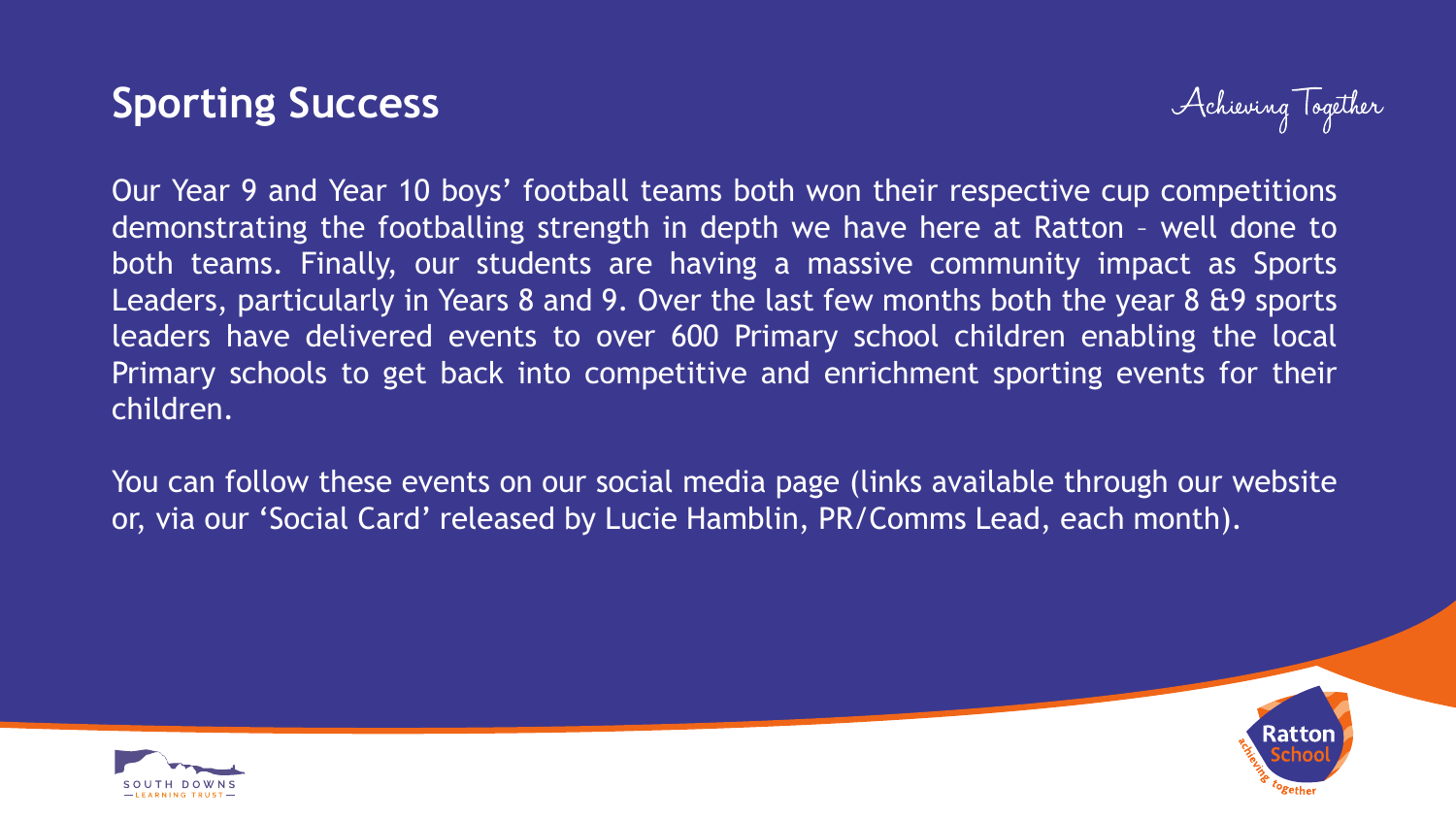### **Sporting Success**



Ratton school is really making an impact on sports at local Primary level. The students involved demonstrate their own personal development as they take on leadership and coaching roles and contribute to the sporting and personal development of their younger peers. We are proud that they are growing into confident and caring students playing a positive role in the community. Thanks to the PE team here at Ratton for supporting our students and providing an overview of the activities held last term.



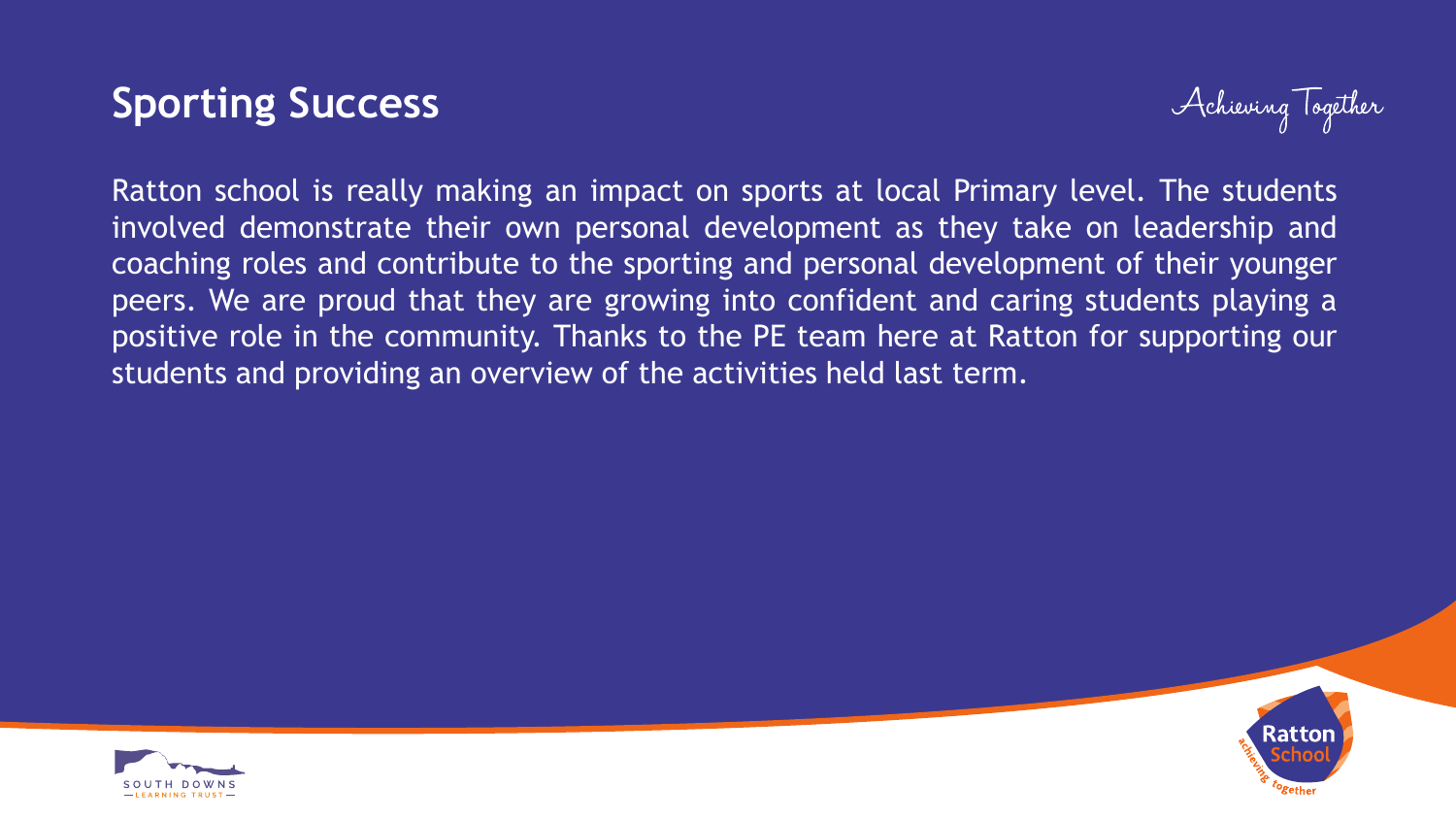#### **Personal Development**



Our new student leaders in Year 10 have been meeting regularly with Mrs Chilvers and getting their work underway. Earlier this term the Student Leaders working on equalities and discrimination presented an excellent presentation on the theme of discrimination and protected characteristics which was very well received by their peers. Our 48 student leaders in Year 10 have split into smaller groups to work on themes such as mental health, sport, and diversity over the coming year, and we look forward to them having a big impact on school life.

We have offered Year 8 a series of workplace visits this term which have been well attended. Students have visited the Lansdowne hotel and Drusilla's' zoo. Both venues commended our students on their attitude and behaviour when on site. We have more visits coming up this term. Thanks to the careers team for their work here.



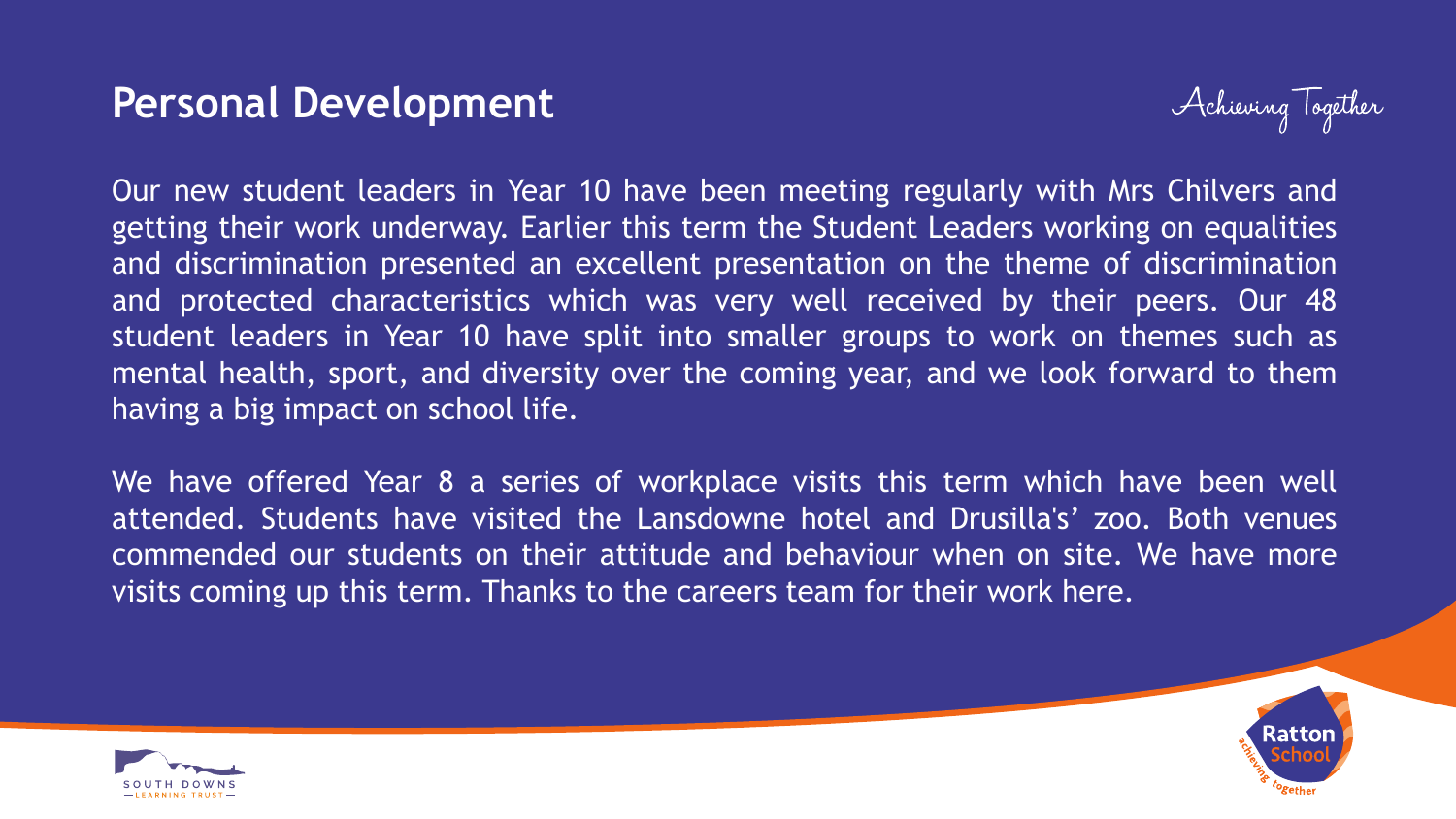#### **Attendance Update**



I'd like to take the opportunity to highlight attendance and thank you for your support this year. Our cumulative attendance for the year stands at just over 94% at present and I'd like to thank parents and carers for their role in supporting us by ensuring that our students regularly attend school. We have faced a challenging year with Covid, but our attendance remains high compared to the majority of other schools in East Sussex and the national average attendance at secondary schools so far this year. As well as your invaluable support, I'd like to thank the attendance and pastoral teams' work in supporting good attendance. Remember, good attendance for an individual student is 95% or better. Good attendance moving to 100% attendance, means better GCSE grades, more choice of training, university or career and research shows higher earnings over a lifetime. This is a message we regularly share with students at school. Please do keep helping us to support your child's learning by getting them into school every day



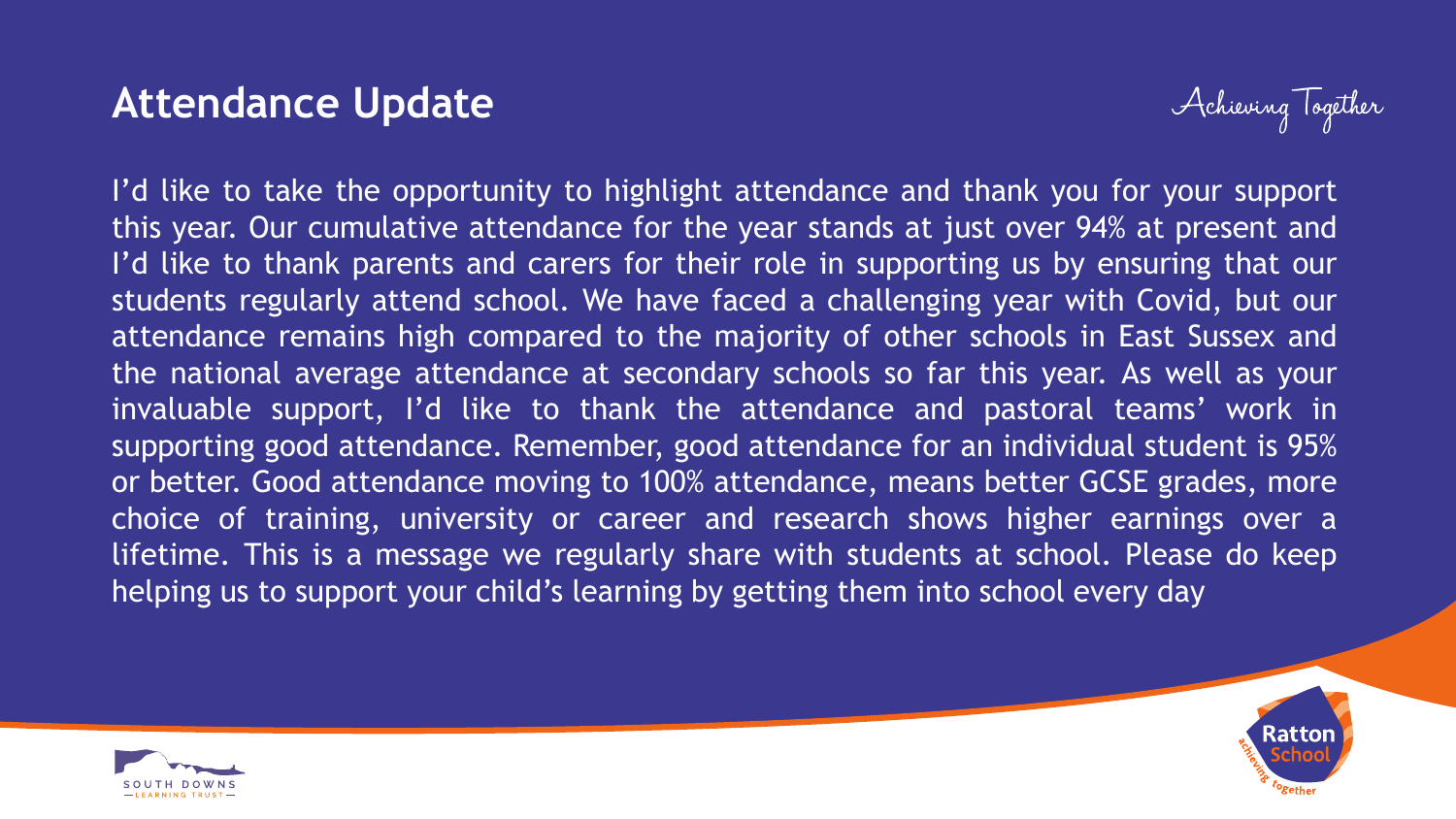#### **Attendance Update**



Staying with attendance, I would respectfully and politely remind all parents and carers that holidays are not permitted in term time. Government guidance states that we are no longer able to authorise any requests for children to be taken out of school unless there are exceptional circumstances (and family holidays/trips do not fall into this category). I know it is difficult when holiday prices rise during school holidays, and with the current pressures with the cost of living rising, but we have a duty to follow this guidance. The consequence of your child taking an absence/holiday during term time is that it will be recorded as unauthorised and that we may request a Penalty Notice to be issued by the local authority to each parent/carer for each child should the child be absent during the requested period.

Please note that if a Penalty Notice is issued, this will be to each parent (for each child) incurring a fine of £120.00 which decreases to £60.00 if paid within 21 days



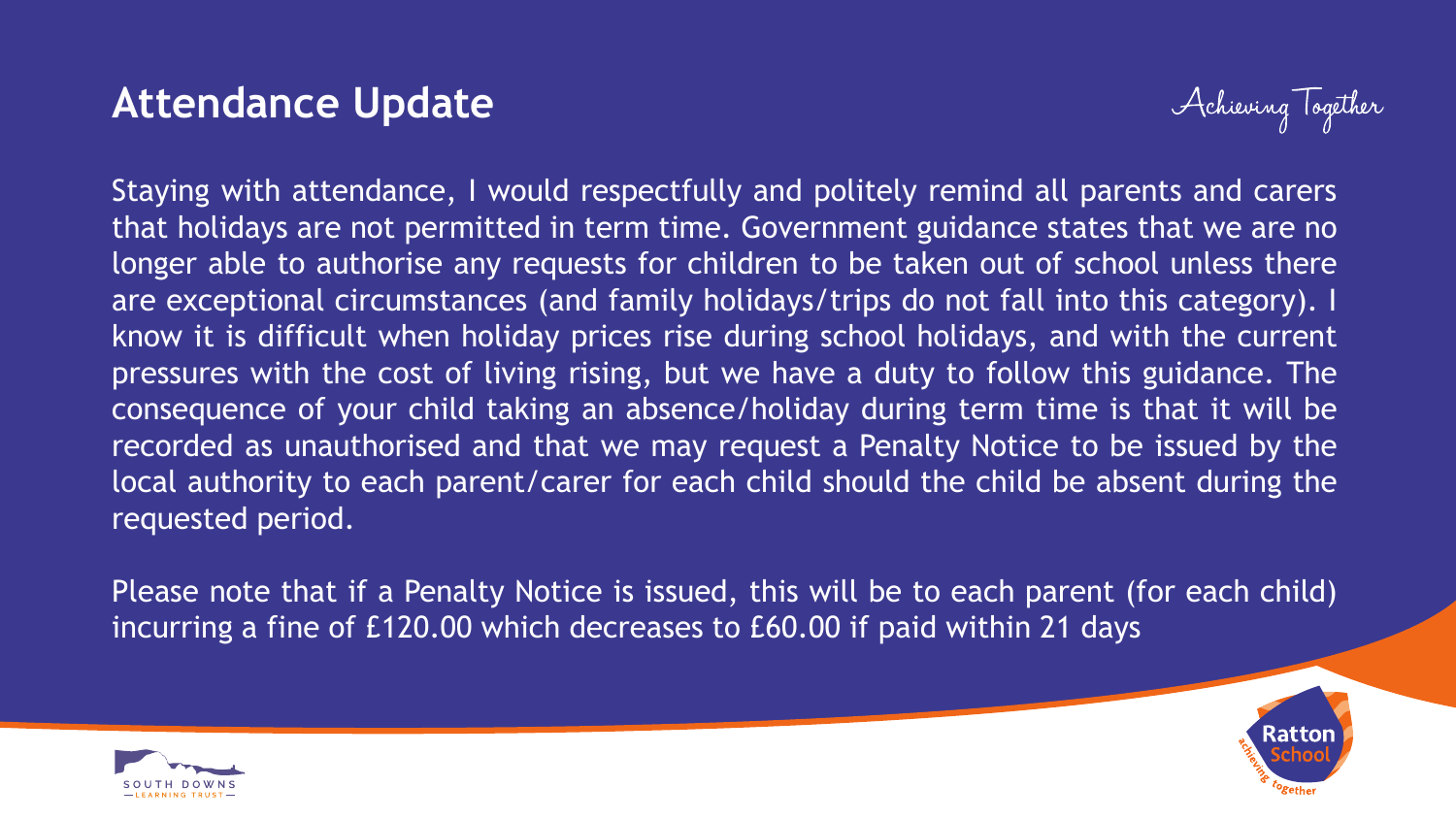### **The Importance of Reading**



You would expect me to say as a teacher that reading is incredibly important, and of course you would be right. Post pandemic it has become even more important as our young people did not have the time in school with teachers physically to work on their reading, particularly in what we call tier 2 and tier 3 language: specialized vocabulary that is key to skillful writing and sound subject knowledge. We are launching a new strategy here at Ratton. A simple strategy made up of what to do BEFORE, DURING, and AFTER reading, which teachers will be using in their lessons. This is about linking and predicting before reading, identifying key vocabulary during reading, and reading with purpose, and after reading by summarising and concluding. Please do talk to your child about reading, what they are reading and why, and how they can link it to other knowledge they have learnt previously. Literacy unlocks doors and transports students into other worlds and times to help them understand the richness of human experience.

Please encourage your child to read a book, magazine or any text or visit our library at school.



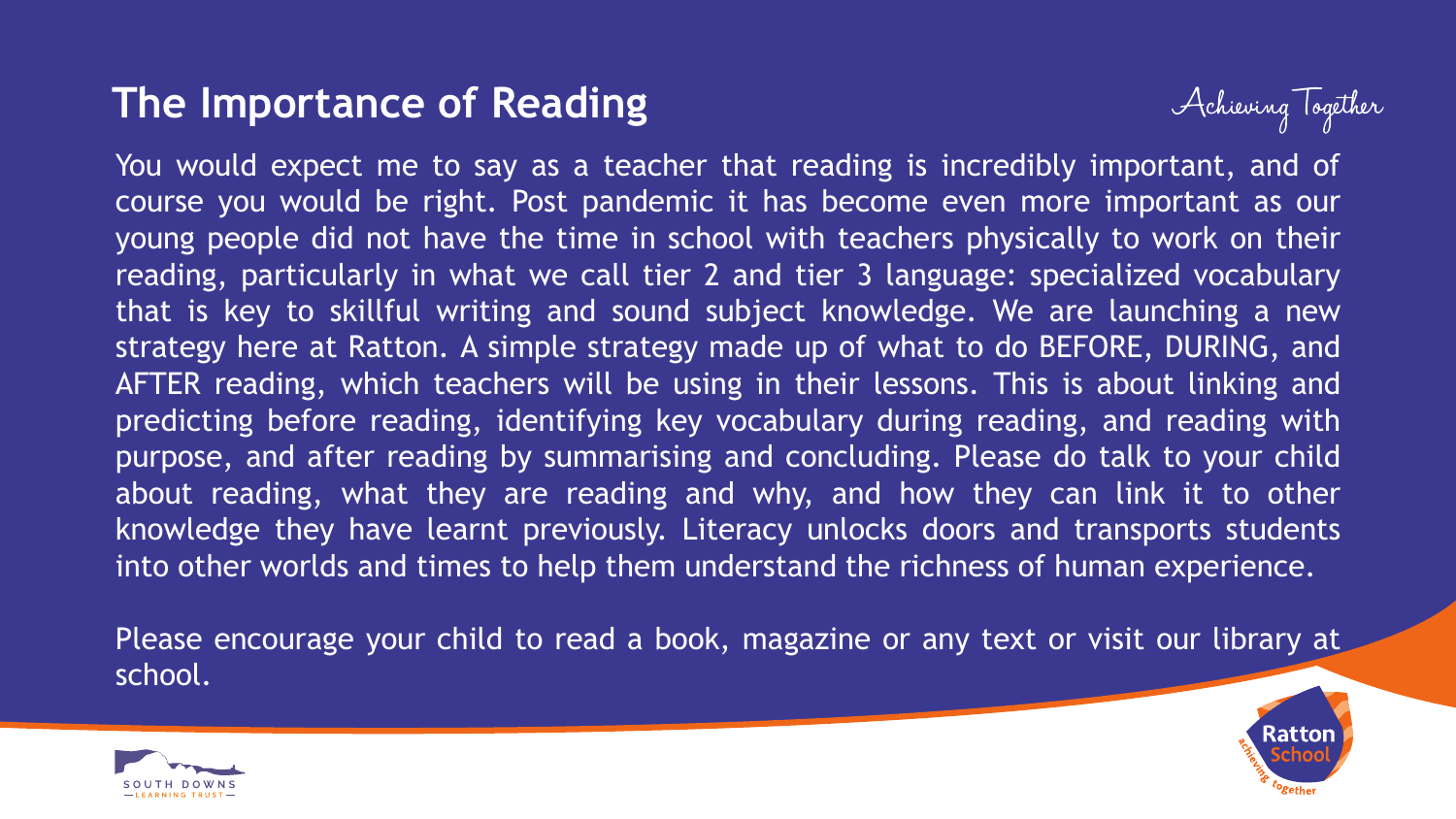### **Upcoming Key Dates**



Finally, a couple of dates to be aware of.

Firstly, as previously advised, we have early closure today (Monday 6th of June), for staff professional development. School will close to all students at 1.30pm and the school bus will not be available.

Secondly, we have Year 11 valediction on Friday 17th June. School will close for years 7- 10 at 12.30pm. This will allow us to say farewell to our Year 11 students whose pivotal years at Ratton have been so affected and disrupted by the pandemic.



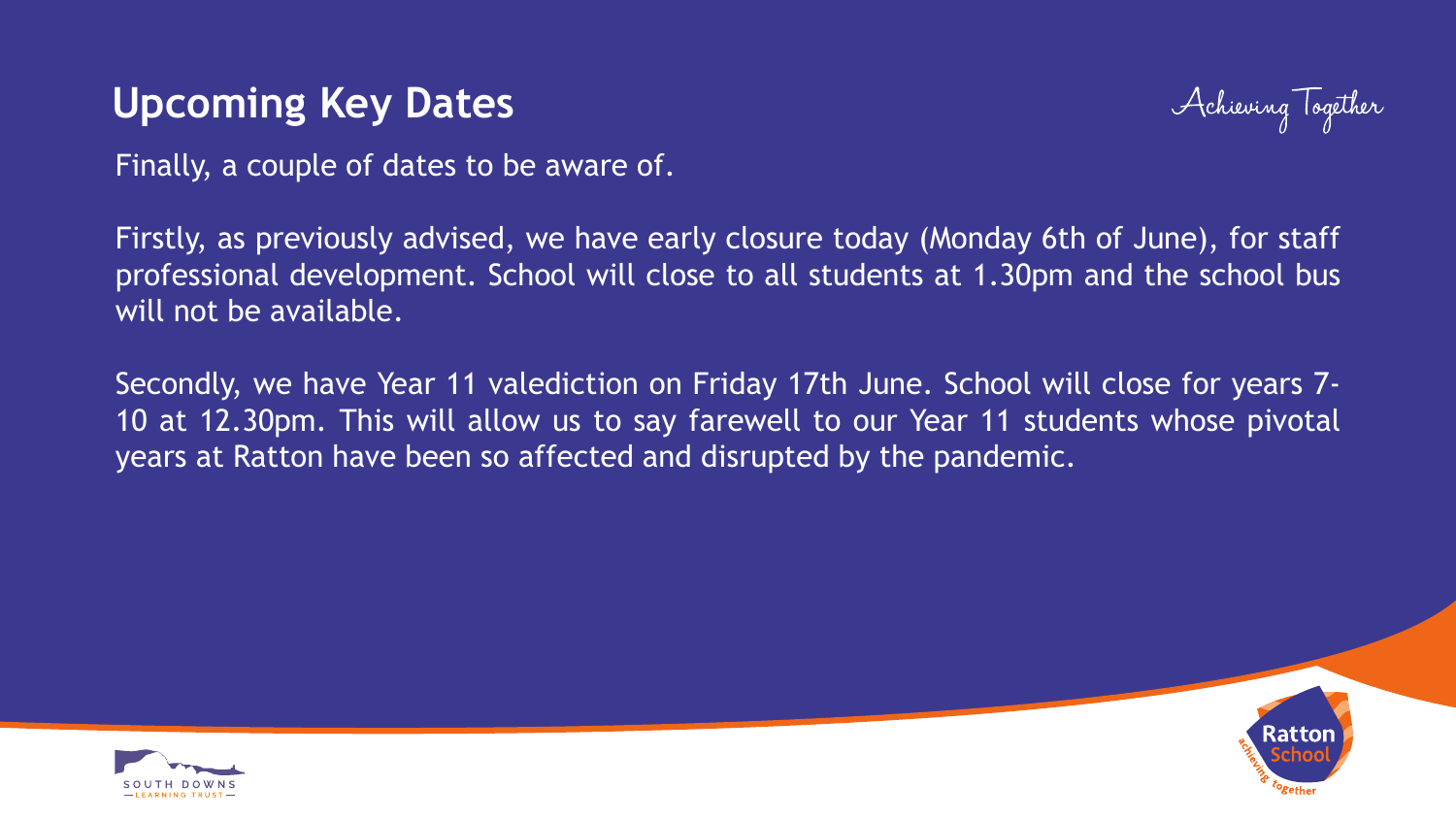#### **Mr Peevers, Closing Statement**



Thank you for all your support last term, it has been appreciated.

I hope you have managed to spend some quality time with your loved ones over the last week and enjoyed the jubilee celebrations over the course of the long weekend.

*June 'School News' update (together with Headteachers Bulletin) will be released at the beginning of July.*